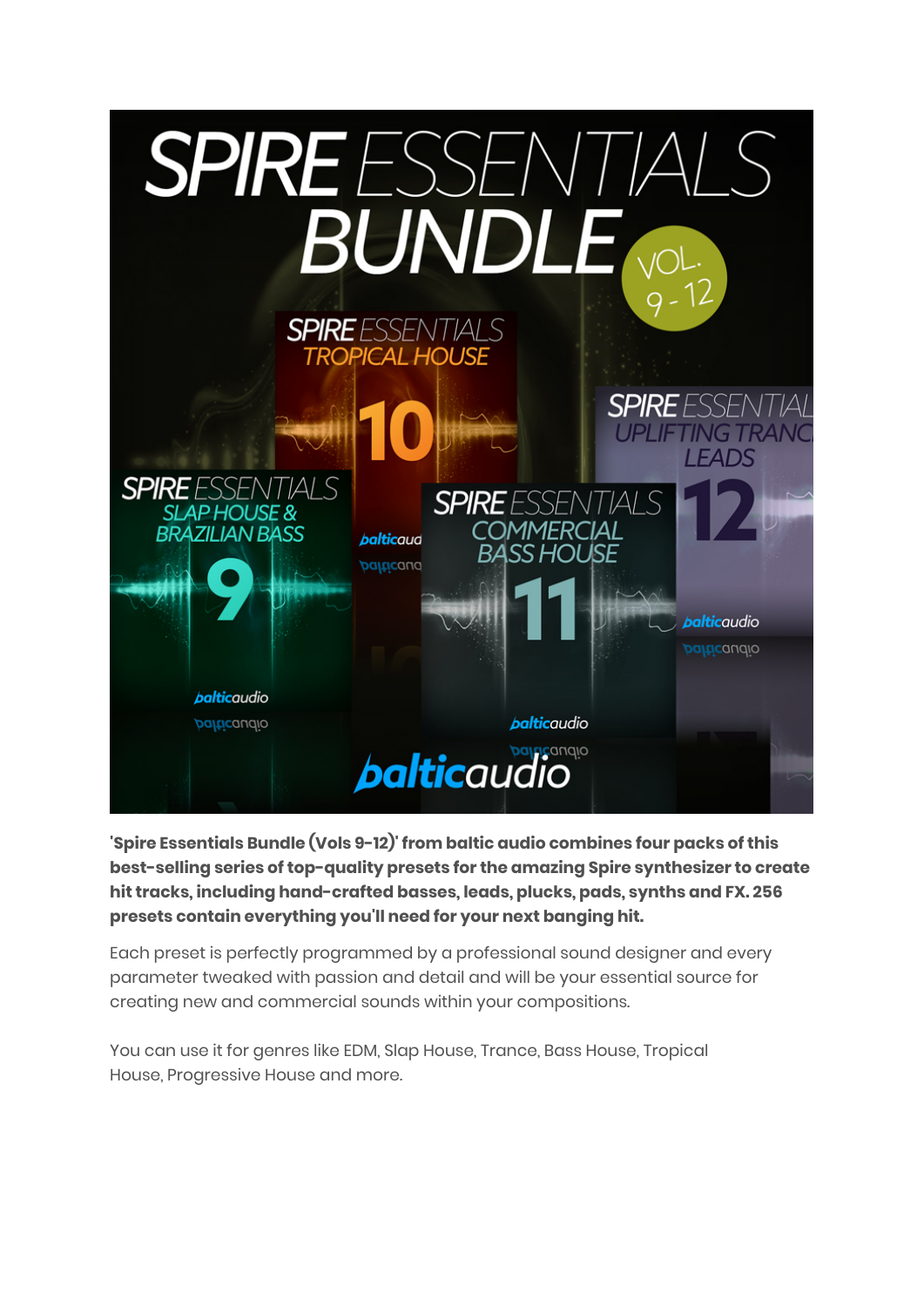# **Product details:**

# **Spire Essentials Vol 9 - Slap House & Brazilian Bass**

- 64 Presets for Spire:
- 30 Basses (Presets)
- 10 Leads (Presets)
- 10 Plucks (Presets)
- 8 Synths (Presets)
- 5 Pads (Presets)
- 1 FX (Presets)
- Modwheel Assignment
- 11 MIDI Files
- Multi-genre
- PC/Mac Compatible
- 100% Royalty-Free

# **Spire Essentials Vol 10 - Tropical House:**

- 64 Presets for Spire
- 18 Leads (Presets)
- 11 Plucks (Presets)
- 10 Basses (Presets)
- 8 Synths (Presets)
- 5 Pads (Presets)
- 4 Keys (Presets)
- 3 Brasses (Presets)
- 3 Hovers (Presets)
- 2 FX (Presets)
- 53 MIDI files
- Multi-genre
- PC/Mac compatible
- 100% Royalty-Free